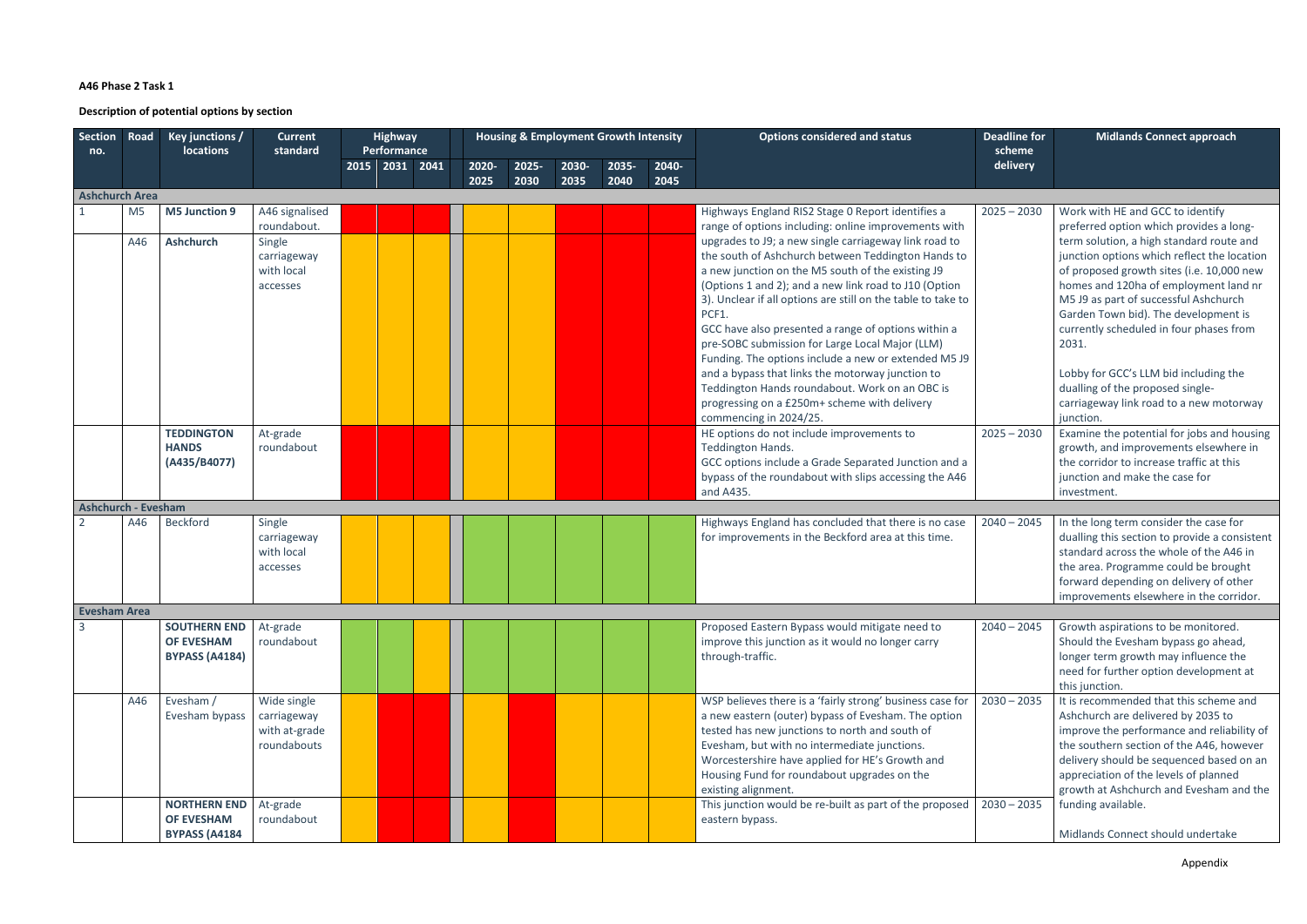| Section<br>no.        | Road | Key junctions /<br>locations                   | <b>Current</b><br>standard                                                                                    | <b>Highway</b><br>Performance |               | <b>Housing &amp; Employment Growth Intensity</b> |               |               |               | <b>Options considered and status</b>                                                                                                                                                                                                                                                                                                                       | <b>Deadline for</b><br>scheme | <b>Midlands Connect approach</b>                                                                                                                                                                                                                                                                                |
|-----------------------|------|------------------------------------------------|---------------------------------------------------------------------------------------------------------------|-------------------------------|---------------|--------------------------------------------------|---------------|---------------|---------------|------------------------------------------------------------------------------------------------------------------------------------------------------------------------------------------------------------------------------------------------------------------------------------------------------------------------------------------------------------|-------------------------------|-----------------------------------------------------------------------------------------------------------------------------------------------------------------------------------------------------------------------------------------------------------------------------------------------------------------|
|                       |      |                                                |                                                                                                               | 2015 2031 2041                | 2020-<br>2025 | 2025-<br>2030                                    | 2030-<br>2035 | 2035-<br>2040 | 2040-<br>2045 |                                                                                                                                                                                                                                                                                                                                                            | delivery                      |                                                                                                                                                                                                                                                                                                                 |
|                       |      | (A44))                                         |                                                                                                               |                               |               |                                                  |               |               |               |                                                                                                                                                                                                                                                                                                                                                            |                               | further work to understand the interaction<br>between the two areas of interest to better<br>understand their mutual impact and<br>influence.                                                                                                                                                                   |
|                       |      |                                                |                                                                                                               |                               |               |                                                  |               |               |               |                                                                                                                                                                                                                                                                                                                                                            |                               | Work could also be undertaken to examine<br>the case for additional junctions on the<br>eastern bypass where it crosses the A44<br>(Broadway Road) and potentially also the<br>B4510 and B4035.                                                                                                                 |
|                       |      |                                                |                                                                                                               |                               |               |                                                  |               |               |               |                                                                                                                                                                                                                                                                                                                                                            |                               | Plans to deliver 1,200 jobs at Vale Park at<br>Evesham by 2030. Permission required<br>from HE to deliver expansion plans.<br>Midlands Connect to support<br>Worcestershire and District Councils in<br>plans for growth                                                                                        |
| <b>Alcester Area</b>  |      |                                                |                                                                                                               |                               |               |                                                  |               |               |               |                                                                                                                                                                                                                                                                                                                                                            |                               |                                                                                                                                                                                                                                                                                                                 |
|                       | A46  | <b>Salford Priors</b>                          | Dual (2-lane)<br>carriageway<br>with a single<br>at-grade<br>roundabout at<br><b>Salford Priors</b><br>(B439) |                               |               |                                                  |               |               |               | This section has not examined by HE or MC/WSP.                                                                                                                                                                                                                                                                                                             | $2040 - 2045$                 | Examine the potential for jobs and housing<br>growth, and improvements elsewhere in<br>the corridor to increase traffic at this<br>junction and make the case for investment<br>(e.g. beyond 2031). May need to be<br>reviewed following progress with<br>Ashchurch and Evesham.                                |
|                       |      | <b>ALCESTER</b><br>(A435)                      | At-grade<br>roundabout                                                                                        |                               |               |                                                  |               |               |               |                                                                                                                                                                                                                                                                                                                                                            | 2035 - 2040                   | Examine whether this roundabout has<br>sufficient capacity for future demand; and<br>if not, consider alternatives. May need to<br>be reviewed following progress with<br>Ashchurch and Evesham. Post 2040 plans<br>for additional housing at Alcester (c. 2000<br>homes) should also be considered.            |
| <b>Stratford Area</b> |      |                                                |                                                                                                               |                               |               |                                                  |               |               |               |                                                                                                                                                                                                                                                                                                                                                            |                               |                                                                                                                                                                                                                                                                                                                 |
|                       | A46  | Alcester Road                                  | Single<br>carriageway<br>with local<br>accesses                                                               |                               |               |                                                  |               |               |               | New roundabout proposed close to Wildmoor<br>Roundabout as part of development (not included in<br>WSP modelling).<br>Highways England may be examining this section (but<br>unclear).                                                                                                                                                                     | 2025 - 2035                   | Scheme could be needed to deliver wider<br>regional connectivity sooner. Should be<br>reviewed following progress with<br>Ashchurch, Evesham and Stratford bypass.                                                                                                                                              |
|                       |      | <b>WILDMOOR</b><br><b>ROUNDABOUT</b><br>(A422) | At-grade<br>roundabout                                                                                        |                               |               |                                                  |               |               |               | New arm proposed linking into a proposed Stratford<br>Western Relief Road (but no improvements to<br>roundabout related to this).<br>HE PCF0 study in 2018 identified at-grade and grade-<br>separated options for improvement but considered<br>them to be poor value for money.<br>The WSP preferred option is to grade-separate<br>Wildmoor Roundabout. | 2025 - 2035                   | Examine relationship between<br>improvements at Wildmoor and Bishopton<br>Roundabouts (due to their proximity).<br>Examine opportunities for significant at-<br>grade roundabout improvements to<br>provide short-term benefits.<br>Consider the additional development<br>planned in the area including 10-12k |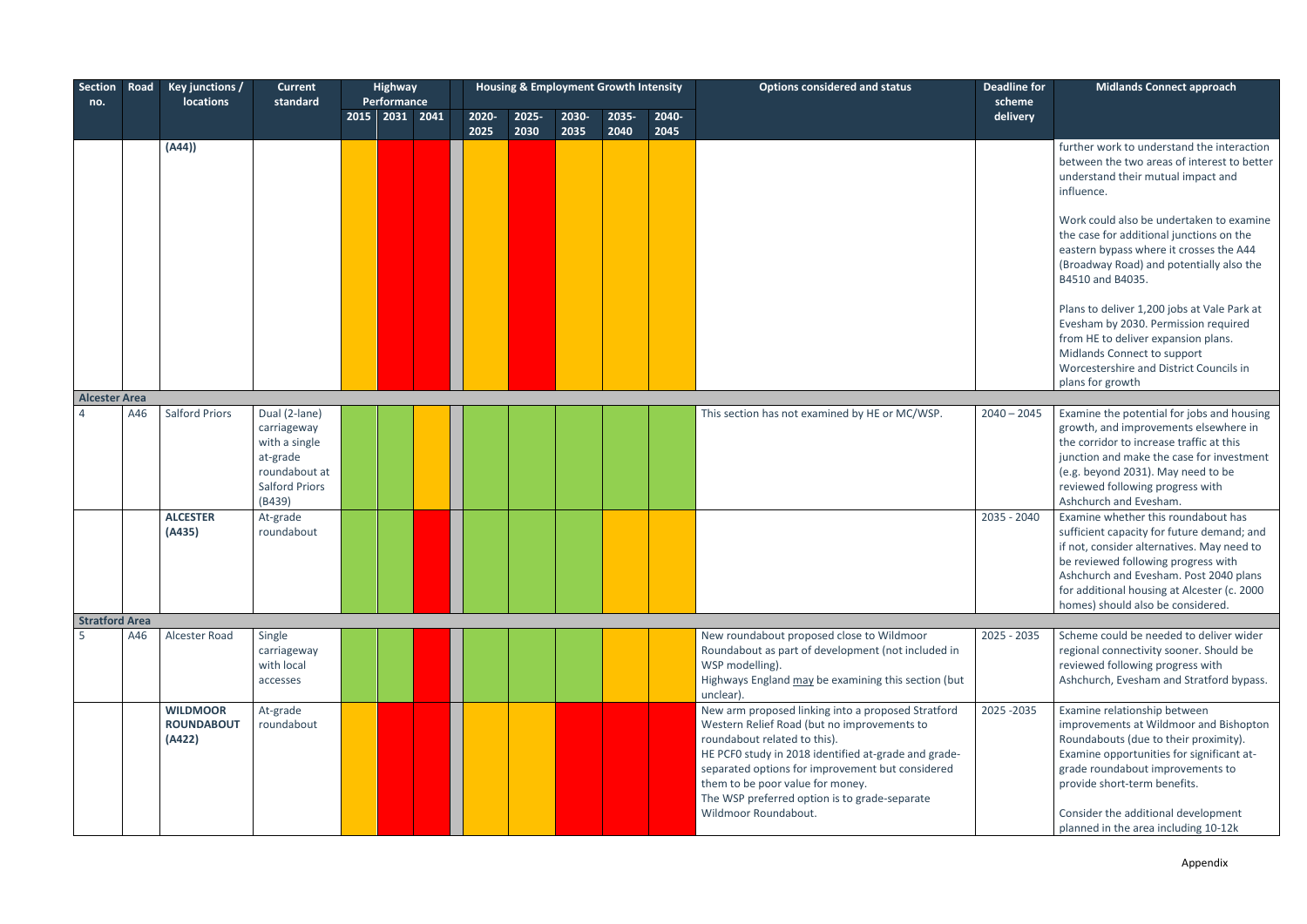| Section Road         |     | Key junctions /                                                                                                              | <b>Current</b>                                                                                                                                             | <b>Highway</b>                |               |               | <b>Housing &amp; Employment Growth Intensity</b> |               |               | <b>Options considered and status</b>                                                                                                                                                                                                                                                                                                                  | <b>Deadline for</b> | <b>Midlands Connect approach</b>                                                                                                                                                                                                                                                                                                                                                                                                                                                                                                             |
|----------------------|-----|------------------------------------------------------------------------------------------------------------------------------|------------------------------------------------------------------------------------------------------------------------------------------------------------|-------------------------------|---------------|---------------|--------------------------------------------------|---------------|---------------|-------------------------------------------------------------------------------------------------------------------------------------------------------------------------------------------------------------------------------------------------------------------------------------------------------------------------------------------------------|---------------------|----------------------------------------------------------------------------------------------------------------------------------------------------------------------------------------------------------------------------------------------------------------------------------------------------------------------------------------------------------------------------------------------------------------------------------------------------------------------------------------------------------------------------------------------|
| no.                  |     | <b>locations</b>                                                                                                             | standard                                                                                                                                                   | Performance<br>2015 2031 2041 | 2020-<br>2025 | 2025-<br>2030 | 2030-<br>2035                                    | 2035-<br>2040 | 2040-<br>2045 |                                                                                                                                                                                                                                                                                                                                                       | scheme<br>delivery  |                                                                                                                                                                                                                                                                                                                                                                                                                                                                                                                                              |
|                      |     |                                                                                                                              |                                                                                                                                                            |                               |               |               |                                                  |               |               |                                                                                                                                                                                                                                                                                                                                                       |                     | houses at Long Marston Airfield and the<br>dependencies with plans for the Stratford<br>Western Relief Road (SWRR).                                                                                                                                                                                                                                                                                                                                                                                                                          |
| 6                    | A46 | Stratford bypass                                                                                                             | Single<br>carriageway<br>all-purpose<br>road with local<br>accesses and<br>at-grade<br>roundabouts at<br>Bishopton<br>(A3400) and<br>Marraway<br>(A439)    |                               |               |               |                                                  |               |               | HE PCF0 study in 2018 identified at-grade and grade-<br>separated options for improvements to Bishopton and<br>Marraway Roundabouts but considered them to be<br>poor value for money.<br>The WSP preferred option is online dualling of this<br>section including grade-separating Bishopton<br>Roundabout (A3400) and Marraway Roundabout<br>(A439) | 2025-2035           | Develop case for full Wildmoor-M40 WSP<br>concept based on expected growth<br>potential around Stratford and wider<br>corridor. Based on the outputs from the<br>MCHM Alternative Growth Scenario this<br>section experiences a reduction in highway<br>performance by 2031 given the focus of<br>development in the corridor.<br>The interaction and deliverability of<br>improvement schemes at both Warwick<br>and Stratford would also need to be<br>considered. Currently the evidence<br>suggests Warwick should be sequenced<br>first |
| <b>Warwick Area</b>  |     |                                                                                                                              |                                                                                                                                                            |                               |               |               |                                                  |               |               |                                                                                                                                                                                                                                                                                                                                                       |                     |                                                                                                                                                                                                                                                                                                                                                                                                                                                                                                                                              |
|                      |     | '10P<br><b>ROUNDABOUT'</b><br><b>ADJACENT TO</b><br><b>LONGBRIDGE</b><br><b>ISLAND (M40</b><br><b>JUNCTION 15 /</b><br>A429) | Signalised at-<br>grade<br>roundabout<br>with link to<br>M40. Free-flow<br>movement<br>over M40                                                            |                               |               |               |                                                  |               |               | The WSP preferred solution is for grade-separation of<br>the '10p roundabout' with freeflow link A46 eb to<br>M40 northbound, and new link roads and roundabout<br>to Longbridge Island                                                                                                                                                               | 2025-2030           | It is recommended that improvements in<br>the Warwick and Stratford areas are<br>delivered by 2035 to improve the<br>performance and reliability of this section,<br>however delivery should be sequenced<br>based on an appreciation of the levels of<br>planned growth at Warwick and Stratford<br>and any interaction with improvements in<br>the Coventry area.                                                                                                                                                                          |
| 8                    | A46 | Warwick bypass                                                                                                               | Dual<br>carriageway<br>with grade-<br>separated<br>junctions and<br>local accesses.<br>D2 M40-Leek<br>Wootton<br>(A429), D3<br>Leek Wootton-<br>Stivichall |                               |               |               |                                                  |               |               | The WSP preferred option includes a lane gain<br>southbound from Warwick Parkway junction<br>(Birmingham Road), providing 2 lanes ahead to A46<br>and 2 lanes to M40 approaching Longbridge Island.                                                                                                                                                   | 2025-2030           | Examine benefits of additional widening of<br>the A46 from 2 to 3 lanes between the<br>M40 and Leek Wootton (A429) to provide 3<br>lanes from M40 to Stivichall.<br>The interaction and deliverability of<br>improvement schemes at both Warwick<br>and Stratford would also need to be<br>considered. Currently the evidence<br>suggests Warwick should be sequenced<br>first.                                                                                                                                                              |
| <b>Coventry Area</b> |     | <b>STIVICHALL</b>                                                                                                            | At-grade                                                                                                                                                   |                               |               |               |                                                  |               |               | Flyover providing a free flow link between the A46                                                                                                                                                                                                                                                                                                    | 2030-2035           | Consider the additional development                                                                                                                                                                                                                                                                                                                                                                                                                                                                                                          |
|                      |     |                                                                                                                              |                                                                                                                                                            |                               |               |               |                                                  |               |               |                                                                                                                                                                                                                                                                                                                                                       |                     |                                                                                                                                                                                                                                                                                                                                                                                                                                                                                                                                              |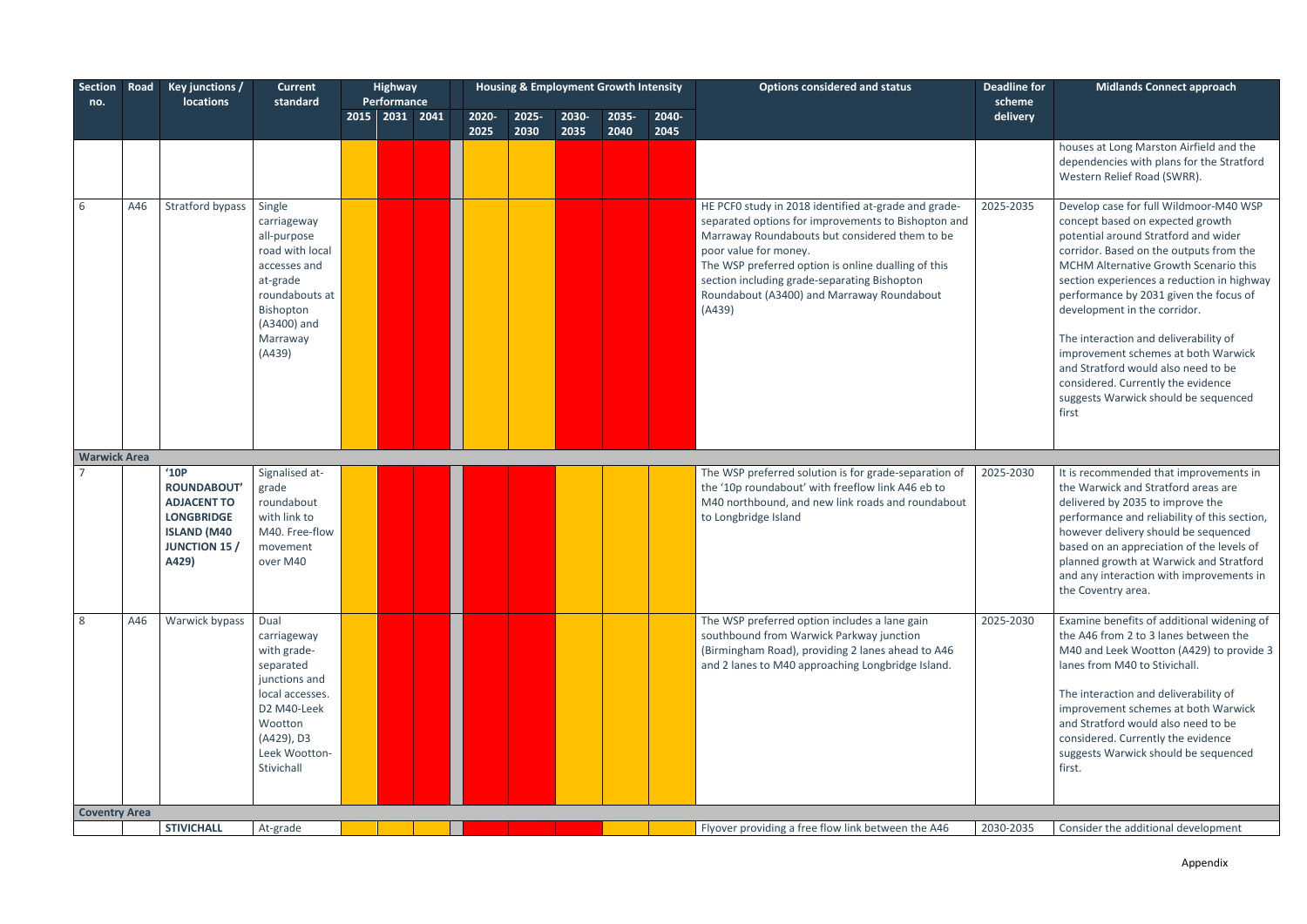| Section             | Road | Key junctions /<br><b>locations</b>                                            | <b>Current</b><br>standard                                                                                                     | <b>Highway</b><br><b>Performance</b> |       | <b>Housing &amp; Employment Growth Intensity</b> |       |       |       | <b>Options considered and status</b>                                                                                                                                                                                                    | <b>Deadline for</b><br>scheme | <b>Midlands Connect approach</b>                                                                                                                                                                                                                                                                                                                                                                    |
|---------------------|------|--------------------------------------------------------------------------------|--------------------------------------------------------------------------------------------------------------------------------|--------------------------------------|-------|--------------------------------------------------|-------|-------|-------|-----------------------------------------------------------------------------------------------------------------------------------------------------------------------------------------------------------------------------------------|-------------------------------|-----------------------------------------------------------------------------------------------------------------------------------------------------------------------------------------------------------------------------------------------------------------------------------------------------------------------------------------------------------------------------------------------------|
| no.                 |      |                                                                                |                                                                                                                                | 2015 2031 2041                       | 2020- | 2025-                                            | 2030- | 2035- | 2040- |                                                                                                                                                                                                                                         | delivery                      |                                                                                                                                                                                                                                                                                                                                                                                                     |
|                     |      |                                                                                |                                                                                                                                |                                      | 2025  | 2030                                             | 2035  | 2040  | 2045  |                                                                                                                                                                                                                                         |                               |                                                                                                                                                                                                                                                                                                                                                                                                     |
|                     |      | <b>INTERCHANGE</b><br>(A45 / A444)                                             | junction for<br>A46-A45<br>movement<br>(signalised<br>eastbound,<br>free-flow<br>westbound)                                    |                                      |       |                                                  |       |       |       | and A45 was included within Illustrative Strategy.                                                                                                                                                                                      |                               | planned in the area including 4k houses at<br>Kings Hill and jobs growth at Whitley on<br>the A444. The impact of the A46 Link Road<br>scheme on the junction also needs to be<br>established. Demand generated or<br>mitigated from other proposed<br>improvements in the corridor will<br>therefore influence the case for<br>accelerated development work and the<br>timescale for improvements. |
| 9                   | A45  | Stonebridge<br>Highway                                                         | Dual<br>carriageway (2-<br>lane) with<br>grade-<br>separated<br>junctions.<br>Speed<br>restriction                             |                                      |       |                                                  |       |       |       |                                                                                                                                                                                                                                         | $2035 - 2040$                 |                                                                                                                                                                                                                                                                                                                                                                                                     |
|                     |      | <b>TOLLBAR</b>                                                                 | Grade-                                                                                                                         |                                      |       |                                                  |       |       |       |                                                                                                                                                                                                                                         | $2040 - 2045$                 |                                                                                                                                                                                                                                                                                                                                                                                                     |
|                     |      | <b>INTERCHANGE</b><br>(A46)                                                    | separated<br>junction                                                                                                          |                                      |       |                                                  |       |       |       |                                                                                                                                                                                                                                         |                               |                                                                                                                                                                                                                                                                                                                                                                                                     |
| 10                  | A46  | Coventry<br>Eastern Bypass                                                     | Dual<br>carriageway (2-<br>lane) with at-<br>grade<br>signalised<br>roundabouts at<br>Binley (A428)<br>and Walsgrave<br>B4082) |                                      |       |                                                  |       |       |       | Highways England commenced delivery of Coventry<br>Eastern Bypass Package (Binley Grade Separated<br>Junction and Walsgrave preferred option to be<br>confirmed) in Spring 2020 with delivery scheduled for<br>Spring 2022 during RIS2. | $2020 - 2025$                 | Support Highways England in the delivery<br>of Coventry Eastern Bypass Package in<br>RIS2.<br>Examine impacts of long term and<br>alternative growth scenarios on the<br>Warwick-M6 section in general including<br>jobs expansion at Whitley and Ansty Park.                                                                                                                                       |
|                     |      | <b>ANSTY</b><br><b>INTERCHANGE</b><br>(M6 JUNCTION<br>2/M69/<br>A4600 / B4065) | Signalised<br>roundabout for<br>movements<br>to/from M6.<br>Free-flow<br>movements<br>to/from M69                              |                                      |       |                                                  |       |       |       | On-line widening to Dual 3 on approach to M6 J2 was<br>included within Illustrative Strategy for Enhanced<br>Strategic Case. Further improvements to M6 J2 were<br>assumed to take place as part of wider M6<br>improvement works)      | 2025 - 2030                   | Case for improvement will be dependent<br>on impact of Coventry Eastern Bypass<br>Package. Improved traffic flow at Binley<br>(A428) and Walsgrave (B4082) could<br>influence junction performance at M6<br>interchange. Additional growth at Ansty<br>Park will also need to be considered.                                                                                                        |
| <b>M69 Corridor</b> |      |                                                                                |                                                                                                                                |                                      |       |                                                  |       |       |       |                                                                                                                                                                                                                                         |                               |                                                                                                                                                                                                                                                                                                                                                                                                     |
| 11                  | M69  |                                                                                | 3-lane<br>motorway with<br>grade-<br>separated<br>junction (J1<br>Hinckley south)                                              |                                      |       |                                                  |       |       |       |                                                                                                                                                                                                                                         | $2030 - 2035$                 | To be reviewed to understand interactions<br>with growth sites on the A5 including<br>growth at Magna Park and Hinckley and a<br>potential SRFI site south of Narborough.                                                                                                                                                                                                                           |
|                     |      | <b>M69 JUNCTION</b><br>2 (Hinckley                                             | Grade-<br>separated                                                                                                            |                                      |       |                                                  |       |       |       |                                                                                                                                                                                                                                         | 2030 - 2035                   | To be reviewed to understand interactions<br>potential SRFI site south of Narborough.                                                                                                                                                                                                                                                                                                               |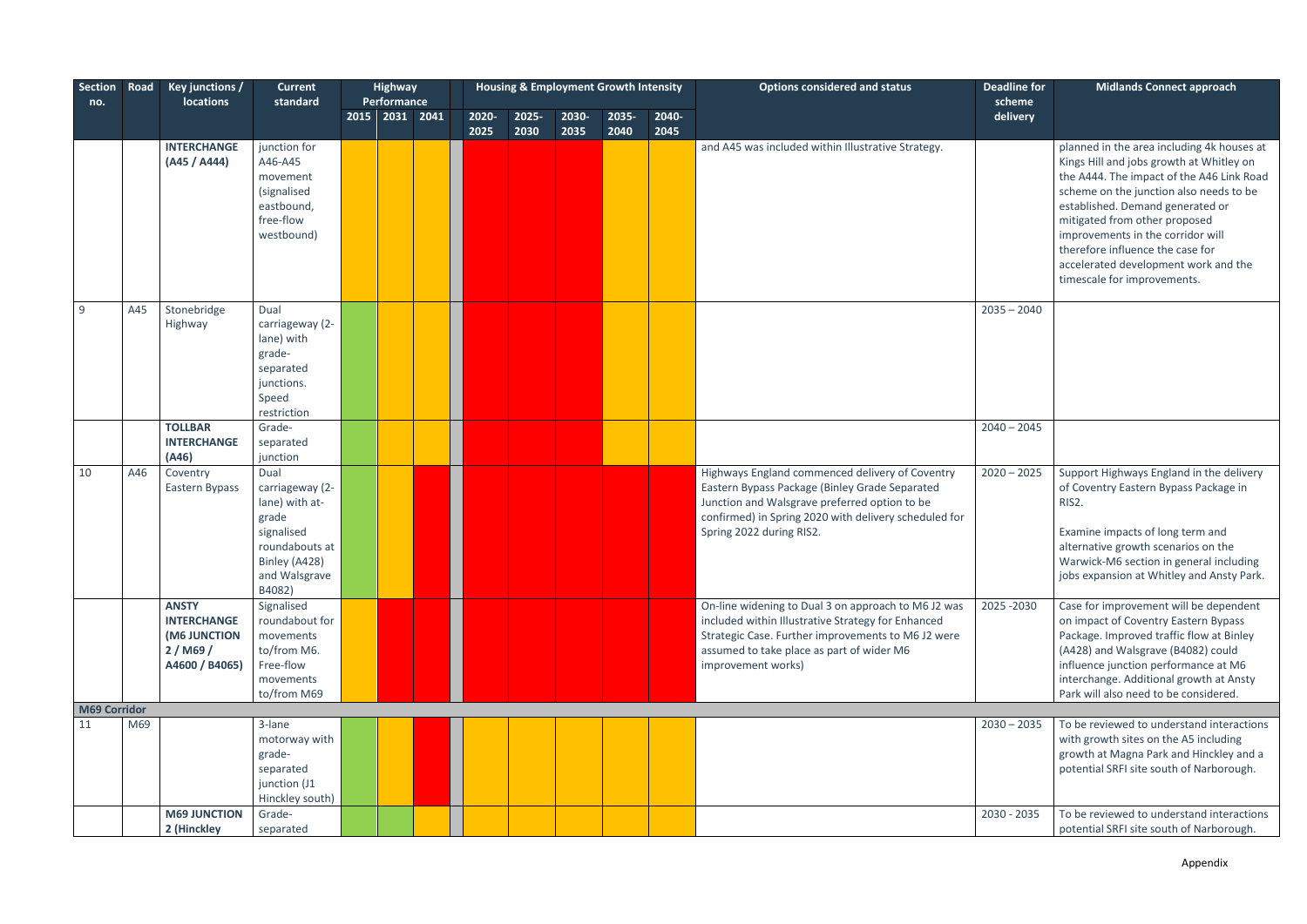Appendix

| Section Road<br>no. |     | Key junctions /<br><b>locations</b>              | <b>Current</b><br>standard                                                                          | <b>Highway</b><br>Performance |               |               |               | <b>Housing &amp; Employment Growth Intensity</b> |               | <b>Options considered and status</b>                                                                                                                                                                                                             | <b>Deadline for</b><br>scheme | <b>Midlands Connect approach</b>                                                                                                                                                                                                                                                                                                                                                                                                                                                                                                             |
|---------------------|-----|--------------------------------------------------|-----------------------------------------------------------------------------------------------------|-------------------------------|---------------|---------------|---------------|--------------------------------------------------|---------------|--------------------------------------------------------------------------------------------------------------------------------------------------------------------------------------------------------------------------------------------------|-------------------------------|----------------------------------------------------------------------------------------------------------------------------------------------------------------------------------------------------------------------------------------------------------------------------------------------------------------------------------------------------------------------------------------------------------------------------------------------------------------------------------------------------------------------------------------------|
|                     |     |                                                  |                                                                                                     | 2015 2031 2041                | 2020-<br>2025 | 2025-<br>2030 | 2030-<br>2035 | 2035-<br>2040                                    | 2040-<br>2045 |                                                                                                                                                                                                                                                  | delivery                      |                                                                                                                                                                                                                                                                                                                                                                                                                                                                                                                                              |
|                     |     | East)                                            | junction.                                                                                           |                               |               |               |               |                                                  |               |                                                                                                                                                                                                                                                  |                               |                                                                                                                                                                                                                                                                                                                                                                                                                                                                                                                                              |
| 12                  | M69 |                                                  | 3-lane<br>motorway                                                                                  |                               |               |               |               |                                                  |               |                                                                                                                                                                                                                                                  | $2040 - 2045$                 | Consider interaction with SE bypass<br>options including M69/M1 link - detailed<br>below.                                                                                                                                                                                                                                                                                                                                                                                                                                                    |
| M1 Corridor         |     |                                                  |                                                                                                     |                               |               |               |               |                                                  |               |                                                                                                                                                                                                                                                  |                               |                                                                                                                                                                                                                                                                                                                                                                                                                                                                                                                                              |
|                     |     | <b>M1 JUNCTION</b><br>21 (Leicester)             | Signalised<br>roundabout for<br>all movements<br>except M69 eb<br>to M1 nb.                         |                               |               |               |               |                                                  |               | Both WSP preferred options (Options 10 and 11)<br>include upgrade to M1 J21 (free flow links from M69<br>northbound to M1 northbound and M1 southbound<br>to M69 southbound.                                                                     | $2020 - 2025$                 | Scheme to be progressed as a priority.<br>Growth also set to intensify close to<br>junction with over 16,000 homes to be<br>delivered at Lubbesthorpe over the next 20<br>years.                                                                                                                                                                                                                                                                                                                                                             |
| 13                  | M1  | M1 J21<br>(Leicester) - M1<br>J21A (A46)         | 4-lane<br>motorway<br><i>(includes)</i><br>Leicester<br><b>Forest East</b><br>Services)             |                               |               |               |               |                                                  |               | Smart Motorway Improvements were scheduled for<br>M1 J19 - 23A during RIS2. RIS 2 announcement placed<br>Leicester Western Access and M1 North Leicestershire<br>Extra capacity (focused on M1 J21 -23A) in RIS3<br>pipeline.                    | $2020 - 2025$                 | Continued support and lobbying for<br>schemes to be developed during RIS 2 for<br>delivery in RIS3 under the Leicester<br>Western Access and M1 North<br>Leicestershire Extra capacity initiatives.                                                                                                                                                                                                                                                                                                                                          |
|                     |     | <b>M1 JUNCTION</b><br><b>21A</b>                 | Free-flow<br>merge/diverge.<br>South-facing<br>slips only.                                          |                               |               |               |               |                                                  |               | Smart Motorway Improvements scheduled for M1 J19<br>- 23A during RIS2. RIS 2 announcement placed<br>Leicester Western Access and M1 North Leicestershire<br>Extra capacity (focused on M1 J21 -23A) in RIS3<br>pipeline.                         | $2020 - 2025$                 |                                                                                                                                                                                                                                                                                                                                                                                                                                                                                                                                              |
|                     |     | Leicester Area - current alignment               |                                                                                                     |                               |               |               |               |                                                  |               |                                                                                                                                                                                                                                                  |                               |                                                                                                                                                                                                                                                                                                                                                                                                                                                                                                                                              |
| 14                  | A46 | Leicester<br><b>Western Bypass</b>               | Dual<br>carriageway (2-<br>lane) with<br>grade-<br>separated<br>junctions.                          |                               |               |               |               |                                                  |               | WSP preferred option (1/2) (Option 10) includes<br>online improvements to this section (an additional<br>lane in each direction).                                                                                                                | 2025 - 2030                   | Develop plans for sequenced investment<br>on Leicester Western bypass by 2025 -<br>2030 to strengthen the performance of the<br>A46 corridor at Leicester. Scheme<br>development will need to appreciate the<br>interaction with M1 Smart Motorway<br>improvements and Hobby Horse<br>interchange.<br>Growth is focused on the Leicester<br>Western Bypass in the short term including<br>the completion of 3,000 homes at Ashton<br>Green SUE by 2025. Longer term capacity<br>for growth to the north of Leicester<br>becomes a challenge. |
|                     |     | <b>HOBBY HORSE</b><br><b>ROUNDBOUT</b><br>(A607) | At-grade<br>signalised<br>roundabout for<br>all movements<br>except A46 eb<br>to A46<br>northbound. |                               |               |               |               |                                                  |               | Highways England undertook a PCF0 SOBC study<br>which reported in October 2018. Option 1 (grade-<br>separated junction) generated the biggest benefits.<br>This option was used in the WSP work for one of two<br>preferred options (Option 10). | $2025 - 2030$                 | Consider tactics for making the case for<br>both the Hobby Horse interchange (to<br>resolve shorter-term issues) and longer-<br>term infrastructure needed to support<br>growth in the Leicester and Leicestershire<br>area.<br>Growth is focused to the north of Leicester<br>in the short term including the completion<br>of 3,000 homes at Ashton Green SUE by                                                                                                                                                                           |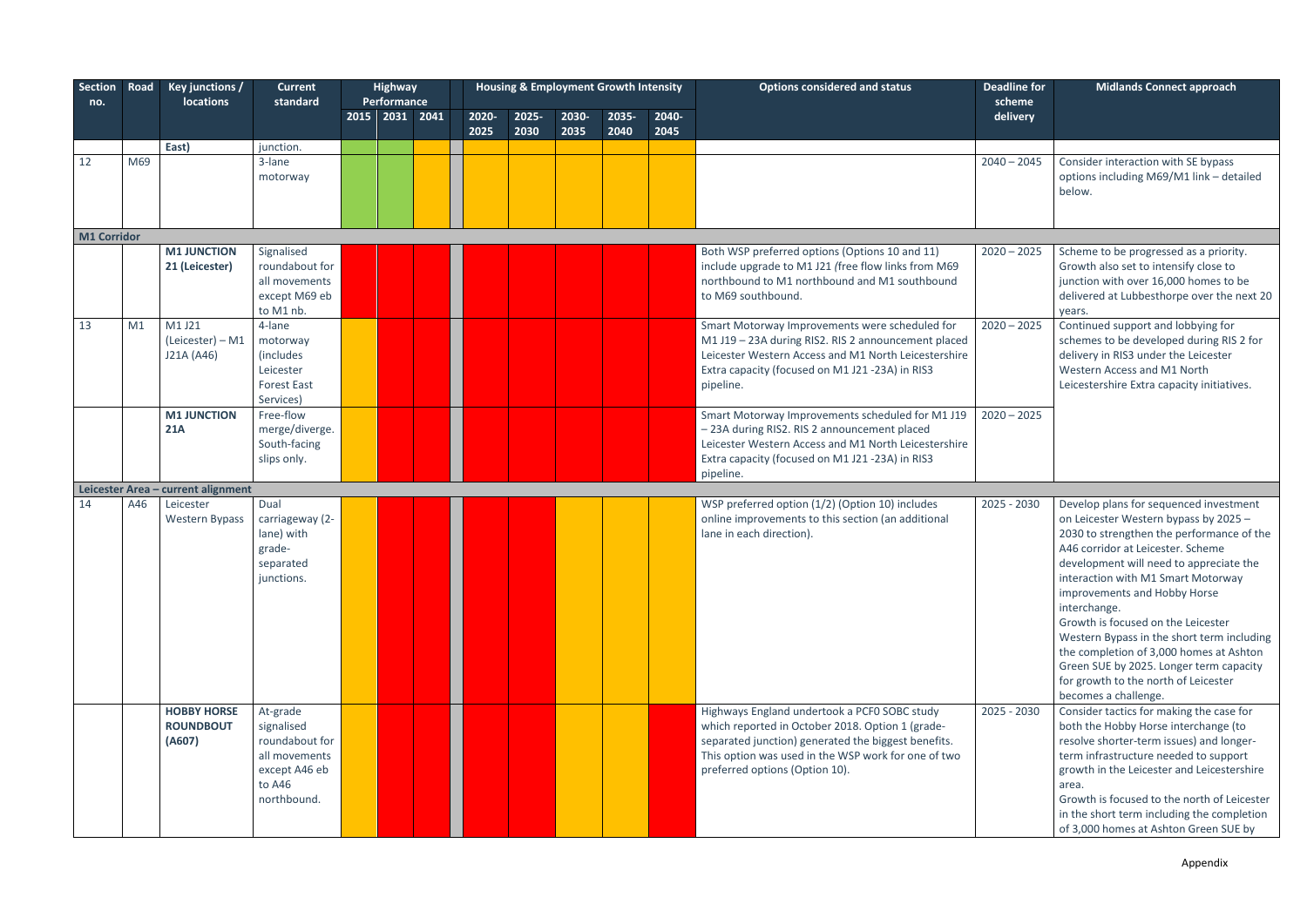| <b>Section</b><br>no. | Road | Key junctions /<br><b>locations</b>                            | <b>Current</b><br>standard                                                                                         | <b>Highway</b><br>Performance |       |       |       | <b>Housing &amp; Employment Growth Intensity</b> |       | <b>Options considered and status</b>                                                                                                                                                                                                             | <b>Deadline for</b><br>scheme | <b>Midlands Connect approach</b>                                                                                                                                                                                                                                                                                                                                                                                                                                                                                                                                                         |
|-----------------------|------|----------------------------------------------------------------|--------------------------------------------------------------------------------------------------------------------|-------------------------------|-------|-------|-------|--------------------------------------------------|-------|--------------------------------------------------------------------------------------------------------------------------------------------------------------------------------------------------------------------------------------------------|-------------------------------|------------------------------------------------------------------------------------------------------------------------------------------------------------------------------------------------------------------------------------------------------------------------------------------------------------------------------------------------------------------------------------------------------------------------------------------------------------------------------------------------------------------------------------------------------------------------------------------|
|                       |      |                                                                |                                                                                                                    | 2015 2031 2041                | 2020- | 2025- | 2030- | 2035-                                            | 2040- |                                                                                                                                                                                                                                                  | delivery                      |                                                                                                                                                                                                                                                                                                                                                                                                                                                                                                                                                                                          |
|                       |      |                                                                |                                                                                                                    |                               | 2025  | 2030  | 2035  | 2040                                             | 2045  |                                                                                                                                                                                                                                                  |                               |                                                                                                                                                                                                                                                                                                                                                                                                                                                                                                                                                                                          |
|                       |      |                                                                |                                                                                                                    |                               |       |       |       |                                                  |       |                                                                                                                                                                                                                                                  |                               | 2025. The interaction with the SE bypass<br>proposal and the impact of potential<br>growth sites to the south and east of<br>Leicester will influence long term design<br>requirements for Hobby Horse.                                                                                                                                                                                                                                                                                                                                                                                  |
|                       |      | Leicester Area - south eastern bypass proposal                 |                                                                                                                    |                               |       |       |       |                                                  |       |                                                                                                                                                                                                                                                  |                               |                                                                                                                                                                                                                                                                                                                                                                                                                                                                                                                                                                                          |
|                       |      | <b>M69 JUNCTION</b><br>2 (Hinckley<br>East) (as above)         | Grade-<br>separated<br>junction.                                                                                   |                               |       |       |       |                                                  |       |                                                                                                                                                                                                                                                  | 2030 - 2035                   | To be reviewed to understand interactions<br>potential SRFI site south of Narborough.                                                                                                                                                                                                                                                                                                                                                                                                                                                                                                    |
| A                     | N/A  | M69 to M1 link<br>(proposed)                                   | Dual<br>carriageway /<br>expressway<br>standard                                                                    |                               |       |       |       |                                                  |       | WSP preferred option (2/2) (Option 11) includes this<br>link.                                                                                                                                                                                    | 2030 - 2035                   | Planning authorities to determine the exact<br>requirements for infrastructure to support<br>the Strategic Growth Plan. Technical work<br>has recommended the minimum road<br>infrastructure is built to facilitate the<br>growth sites to the south and east of<br>Leicester. Planned development at<br>Whetstone Pastures (3,500 houses<br>minimum and 4,000 jobs) linked to M1<br>access and/or new M69/M1 Link.                                                                                                                                                                      |
|                       |      | <b>M1 JUNCTION</b><br>21A (as above)                           | Proposed new<br>grade-<br>separated<br>junction<br>(potentially<br>free-flow all<br>movements)                     |                               |       |       |       |                                                  |       | Smart Motorway Improvements scheduled for M1 J19<br>-23A during RIS2. RIS 2 announcement placed<br>Leicester Western Access and M1 North Leicestershire<br>Extra capacity (focused on M1 J21 -23A) in RIS3<br>pipeline.                          | 2030-2035                     | Continued support and lobbying for<br>schemes to be developed during RIS 2 for<br>delivery in RIS3 under the Leicester<br>Western Access and M1 North<br>Leicestershire Extra capacity initiatives.                                                                                                                                                                                                                                                                                                                                                                                      |
| B                     | N/A  | Leicester<br>Southern /<br><b>Eastern Bypass</b><br>(proposed) | Dual<br>carriageway /<br>expressway<br>standard.<br>Junctions with<br>key arterial<br>routes to/from<br>Leicester. |                               |       |       |       |                                                  |       | WSP preferred option (2/2) (Option 11) includes<br>expressway standard Leicester Southern / Eastern<br>Bypass with junctions at M69 J2, M1 J20a, A5199, A6,<br>A47, A607 and A46 North of Ratcliffe-on-the Wreake.                               | 2035 - 2045                   | New spur roads to the north and south of<br>the Leicester area were assessed as well as<br>a complete bypass to the south east of<br>Leicester. Whilst these options allowed<br>traffic from strategic growth sites to enter<br>the wider network, they provided a limited<br>strategic function for longer range<br>journeys. In fact, the assessment of the full<br>bypass demonstrated that trips passing<br>Leicester, experienced a journey up to 36%<br>longer than the A46 and hence this does<br>not provide a long-term strategic<br>alternative to upgrading the A46 corridor. |
|                       |      | <b>HOBBY HORSE</b><br><b>ROUNDBOUT</b><br>(A607) (as<br>above) | At-grade<br>signalised<br>roundabout for<br>all movements<br>except A46<br>eastbound to                            |                               |       |       |       |                                                  |       | Highways England undertook a PCF0 SOBC study<br>which reported in October 2018. Option 1 (grade-<br>separated junction) generated the biggest benefits.<br>This option was used in the WSP work for one of two<br>preferred options (Option 10). | 2035 - 2045                   | Consider tactics for making the case for<br>both the Hobby Horse interchange (to<br>resolve shorter-term issues) and longer-<br>term infrastructure needed to support<br>growth in the Leicester and Leicestershire<br>area.                                                                                                                                                                                                                                                                                                                                                             |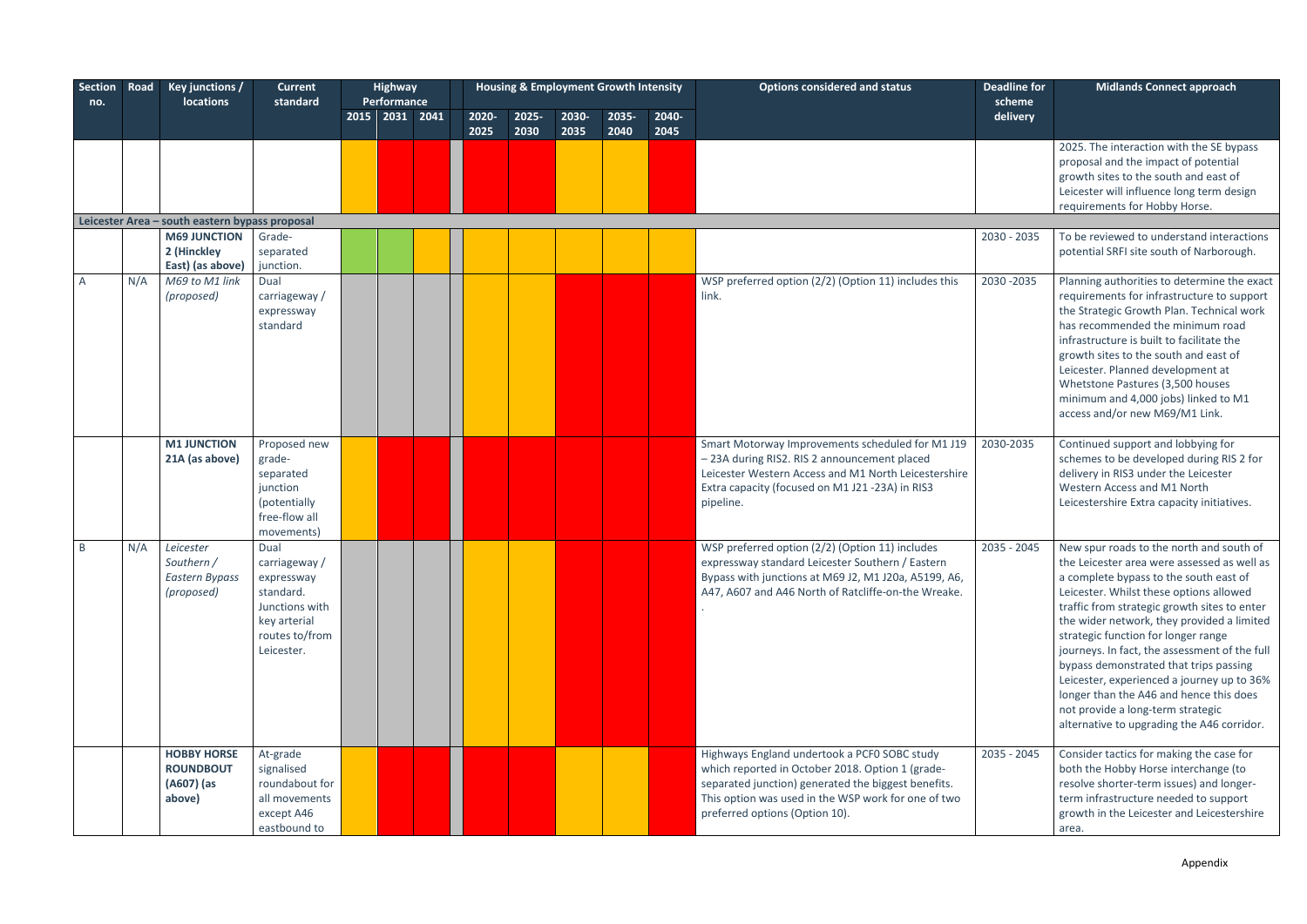| Section Road<br>no.    |     | <b>Key junctions /</b><br>locations                           | <b>Current</b><br>standard                                                                                                                         | <b>Highway</b><br>Performance |       | <b>Housing &amp; Employment Growth Intensity</b> |       |       |       | <b>Options considered and status</b>                                                                                                                                                                                                             | <b>Deadline for</b><br>scheme | <b>Midlands Connect approach</b>                                                                                                                                                                                                                                                                                                              |
|------------------------|-----|---------------------------------------------------------------|----------------------------------------------------------------------------------------------------------------------------------------------------|-------------------------------|-------|--------------------------------------------------|-------|-------|-------|--------------------------------------------------------------------------------------------------------------------------------------------------------------------------------------------------------------------------------------------------|-------------------------------|-----------------------------------------------------------------------------------------------------------------------------------------------------------------------------------------------------------------------------------------------------------------------------------------------------------------------------------------------|
|                        |     |                                                               |                                                                                                                                                    | 2015 2031 2041                | 2020- | 2025-                                            | 2030- | 2035- | 2040- |                                                                                                                                                                                                                                                  | delivery                      |                                                                                                                                                                                                                                                                                                                                               |
|                        |     |                                                               |                                                                                                                                                    |                               | 2025  | 2030                                             | 2035  | 2040  | 2045  |                                                                                                                                                                                                                                                  |                               |                                                                                                                                                                                                                                                                                                                                               |
|                        |     |                                                               | A46<br>northbound.                                                                                                                                 |                               |       |                                                  |       |       |       | Initial work undertaken as part Phase 1 A46 corridor<br>study to understand potential tie in of SE Bypass to<br>the north of Hobby Horse.                                                                                                        |                               | Growth is focused to the north of Leicester<br>in the short term including the completion<br>of 3,000 homes at Ashton Green SUE by<br>2025. The interaction with the SE bypass<br>proposal and the impact of potential<br>growth sites to the south and east of<br>Leicester will influence long term design<br>requirements for Hobby Horse. |
| <b>Syston - Newark</b> |     |                                                               |                                                                                                                                                    |                               |       |                                                  |       |       |       |                                                                                                                                                                                                                                                  |                               |                                                                                                                                                                                                                                                                                                                                               |
| 15                     | A46 |                                                               | Dual<br>carriageway (2-<br>lane) with<br>grade-<br>separated<br>junctions (and<br>some local<br>accesses<br>between<br>(Leicester-<br>Widmerpool). |                               |       |                                                  |       |       |       | Upgrade delivered in 2012.                                                                                                                                                                                                                       | 2040 - 2045                   | Performance of link to be monitored. Any<br>long-term upgrade would be dependent<br>on the impact of delivered schemes to the<br>north and south of this section.                                                                                                                                                                             |
|                        |     | <b>SAXONDALE</b>                                              | Grade-                                                                                                                                             |                               |       |                                                  |       |       |       |                                                                                                                                                                                                                                                  | 2040 - 2045                   | Performance of interchange to be                                                                                                                                                                                                                                                                                                              |
|                        |     | <b>ROUNDABOUT</b><br>(A52)                                    | separated<br>junction.                                                                                                                             |                               |       |                                                  |       |       |       |                                                                                                                                                                                                                                                  |                               | monitored. Any long-term upgrade would<br>be dependent on the impact of delivered<br>schemes to the north and south of this<br>section and developments to the east of<br>Nottingham on the A52.                                                                                                                                              |
| <b>Newark Area</b>     |     |                                                               |                                                                                                                                                    |                               |       |                                                  |       |       |       |                                                                                                                                                                                                                                                  |                               |                                                                                                                                                                                                                                                                                                                                               |
| 16                     | A46 | Saxondale<br>$(A46/A52) -$<br>Newark<br>(A46/A1)              | Dual<br>carriageway (2-<br>lane) with<br>grade-<br>separated<br>junctions.                                                                         |                               |       |                                                  |       |       |       | New at-grade roundabout to be built south of Farndon   2020 - 2025<br>Road by March 2020 as part of Phase III of the Newark<br>Southern Link Road. Could be replaced by a grade-<br>separated junction at Hawton Lane depending on HE<br>scheme. |                               | Over 3,000 homes to be delivered in the<br>Newark area by 2031. Investment in A46 to<br>complement delivery of Southern Link<br>Road.                                                                                                                                                                                                         |
|                        |     | <b>FARNDON</b><br><b>ROAD</b><br><b>ROUNDABOUT</b><br>(B6166) | At-grade<br>roundabout.                                                                                                                            |                               |       |                                                  |       |       |       | Currently being examined by HE as a RIS2 scheme. All<br>current options (A-C) assume grade-separation.                                                                                                                                           | $2020 - 2025$                 | Support HE in identifying best option to<br>support MC objectives; and in making rapid<br>progress through RIS process for delivery<br>commencing by the end of RIS2.                                                                                                                                                                         |
| 17                     | A46 | Newark<br>Northern<br><b>Bypass</b>                           | Single<br>carriageway<br>all-purpose<br>road with at-<br>grade<br>roundabouts                                                                      |                               |       |                                                  |       |       |       | Currently being examined by HE as a RIS2 scheme.<br>Options include dualling of bypass; and improvements<br>to the Cattle Market Roundabout (A616) - at-grade or<br>grade-separated.                                                             | $2020 - 2025$                 | Support HE in identifying best option to<br>support MC objectives; and in making rapid<br>progress through RIS process for delivery<br>commencing by the end of RIS2.                                                                                                                                                                         |
|                        |     | <b>WINTHORPE</b>                                              | 'Dumbbell'                                                                                                                                         |                               |       |                                                  |       |       |       | Currently being examined by HE as a RIS2 scheme.                                                                                                                                                                                                 | $2020 - 2025$                 | Support HE in identifying best option to                                                                                                                                                                                                                                                                                                      |
|                        |     | <b>INTERCHANGE</b><br>(A1 / A17)                              | junction with<br>roundabout                                                                                                                        |                               |       |                                                  |       |       |       | Options include new free-flow link over A1 with new<br>A1/A46 junction to north of Brownhills Roundabout.                                                                                                                                        |                               | support MC objectives; and in making rapid<br>progress through RIS process for delivery                                                                                                                                                                                                                                                       |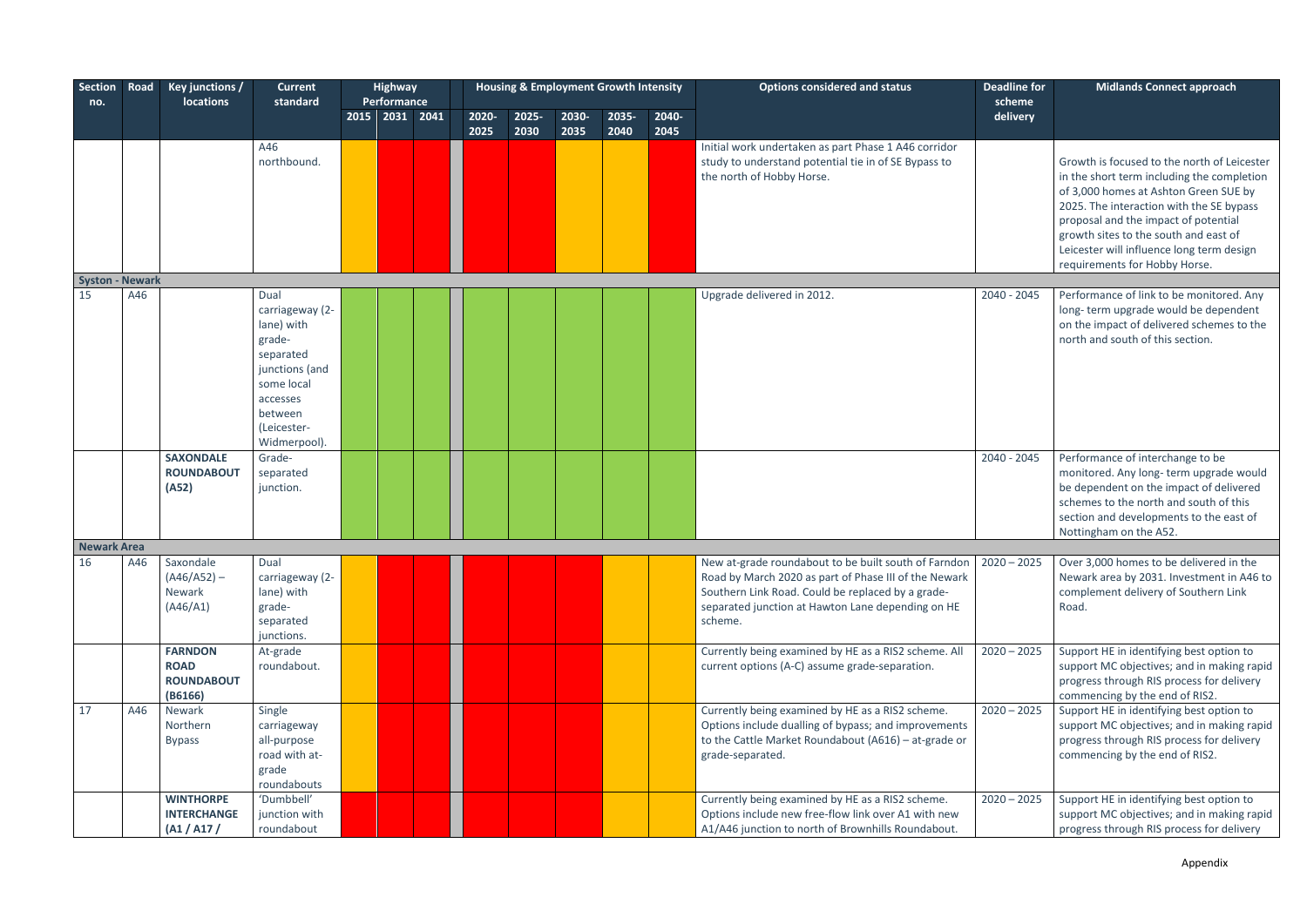| Section Road<br>no. |     | <b>Key junctions /</b><br><b>locations</b>     | <b>Current</b><br>standard                                                                                                                                   | <b>Highway</b><br>Performance |               |                  | <b>Housing &amp; Employment Growth Intensity</b> |               |               | <b>Options considered and status</b>                                                                                                                                                                                                                                                                                                                                                                                                                                          | <b>Deadline for</b><br>scheme | <b>Midlands Connect approach</b>                                                                                                                                                                                                                                                                 |
|---------------------|-----|------------------------------------------------|--------------------------------------------------------------------------------------------------------------------------------------------------------------|-------------------------------|---------------|------------------|--------------------------------------------------|---------------|---------------|-------------------------------------------------------------------------------------------------------------------------------------------------------------------------------------------------------------------------------------------------------------------------------------------------------------------------------------------------------------------------------------------------------------------------------------------------------------------------------|-------------------------------|--------------------------------------------------------------------------------------------------------------------------------------------------------------------------------------------------------------------------------------------------------------------------------------------------|
|                     |     |                                                |                                                                                                                                                              | 2015 2031 2041                | 2020-<br>2025 | $2025 -$<br>2030 | 2030-<br>2035                                    | 2035-<br>2040 | 2040-<br>2045 |                                                                                                                                                                                                                                                                                                                                                                                                                                                                               | delivery                      |                                                                                                                                                                                                                                                                                                  |
|                     |     | B6166)                                         | with at-grade<br>signalised<br>roundabouts<br>either side of<br>the A1<br>(Brownhills<br>Roundabout to<br>west, Friendly<br>Farmer<br>Roundabout to<br>east) |                               |               |                  |                                                  |               |               | 2014 Option 4a was for replacement of the two<br>roundabouts with a single gyratory layout.                                                                                                                                                                                                                                                                                                                                                                                   |                               | before 2025.<br>Ensue co-ordination with the outputs from<br>A1 study to ensure consistent approach to<br>investment requirements.                                                                                                                                                               |
| Newark - Lincoln    |     |                                                |                                                                                                                                                              |                               |               |                  |                                                  |               |               |                                                                                                                                                                                                                                                                                                                                                                                                                                                                               |                               |                                                                                                                                                                                                                                                                                                  |
| 18                  | A46 |                                                | Dual<br>carriageway (2-<br>lane) with mix<br>of grade-<br>separated and<br>at-grade<br>roundabouts<br>and local<br>accesses.                                 |                               |               |                  |                                                  |               |               | Swinderby - Lincoln SOBC developed by Highways<br>England in 2014.                                                                                                                                                                                                                                                                                                                                                                                                            | 2035 - 2040                   | Case for improvement will be dependent<br>on impact of North Hykeham Relief Road<br>and Newark upgrade. Improved traffic flow<br>from Lincoln and Newark could influence<br>junction performance in this section.<br>Growth in Lincoln and Newark will also<br>need to be considered.            |
| <b>Lincoln Area</b> |     |                                                |                                                                                                                                                              |                               |               |                  |                                                  |               |               |                                                                                                                                                                                                                                                                                                                                                                                                                                                                               |                               |                                                                                                                                                                                                                                                                                                  |
|                     |     | <b>HYKEHAM</b><br><b>ROUNDABOUT</b><br>(A4134) | At-grade<br>roundabout                                                                                                                                       |                               |               |                  |                                                  |               |               | Upgrade to roundabout assumed as part of North<br>Hykeham Relief Road proposal.                                                                                                                                                                                                                                                                                                                                                                                               | 2025 - 2030                   | North Hykeham Relief Road bid for £148m<br>submitted to Government as part of Large<br>Local Major Bid from Midlands Connect.<br>Scheme scheduled for delivery in 2026.<br>Circa 2000 homes due to be delivered at<br>the South West Quadrant site by 2030.                                      |
| 19                  | A46 | Lincoln Relief<br>Road                         | Single<br>carriageway<br>all-purpose<br>road with at-<br>grade junctions<br>(including A57<br>Carholme<br>Roundabout)<br>and local<br>accesses.              |                               |               |                  |                                                  |               |               | On-line dualling and Grade Separated Junctions<br>assumed between Hykeham roundabout (A46/A1434)<br>and A15 for Illustrative Strategy.<br>Swinderby - Lincoln SOBC developed by Highways<br>England in 2014. In this section the SOBC identified<br>that further work was needed to make improvements<br>to A46/Carholme junction (signalisation/enlarging),<br>A46/Skellingthorpe junction (signalisation/enlarging)<br>and the upgrading of single standard sections of the | $2030 - 2035$                 | This scheme would follow the Hykeham<br>Northern Relief Road. Midlands Connect<br>need to better understand the impact of<br>the relief road on the A46 and the strategic<br>link to ports.<br>Further expansion of the Lincoln SUE will<br>drive the case for further investment at<br>Lincoln. |
|                     |     | <b>RISELHOLME</b><br><b>ROUNDABOUT</b>         | At-grade<br>roundabout                                                                                                                                       |                               |               |                  |                                                  |               |               | Lincoln bypass to dual standard                                                                                                                                                                                                                                                                                                                                                                                                                                               |                               | Road safety issues will also need to be<br>considered as part of the case for future                                                                                                                                                                                                             |
|                     |     | (A15 / B1266)                                  |                                                                                                                                                              |                               |               |                  |                                                  |               |               |                                                                                                                                                                                                                                                                                                                                                                                                                                                                               |                               | investment.                                                                                                                                                                                                                                                                                      |
| <b>A15 Corridor</b> |     |                                                |                                                                                                                                                              |                               |               |                  |                                                  |               |               |                                                                                                                                                                                                                                                                                                                                                                                                                                                                               |                               |                                                                                                                                                                                                                                                                                                  |
| 20                  | A15 | Lincoln north<br>$(A46/A15) -$<br>M180 J4      | Single<br>carriageway<br>all-purpose                                                                                                                         |                               |               |                  |                                                  |               |               | WSP has identified two options for further<br>consideration: Option 5 (D2AP with regular<br>roundabout and local left in/out junctions) and Option                                                                                                                                                                                                                                                                                                                            | $2035 - 2040$                 | Options identified for improving the A15 in<br>the short term to enhance local access and<br>facilitate additional growth in the corridor.                                                                                                                                                       |